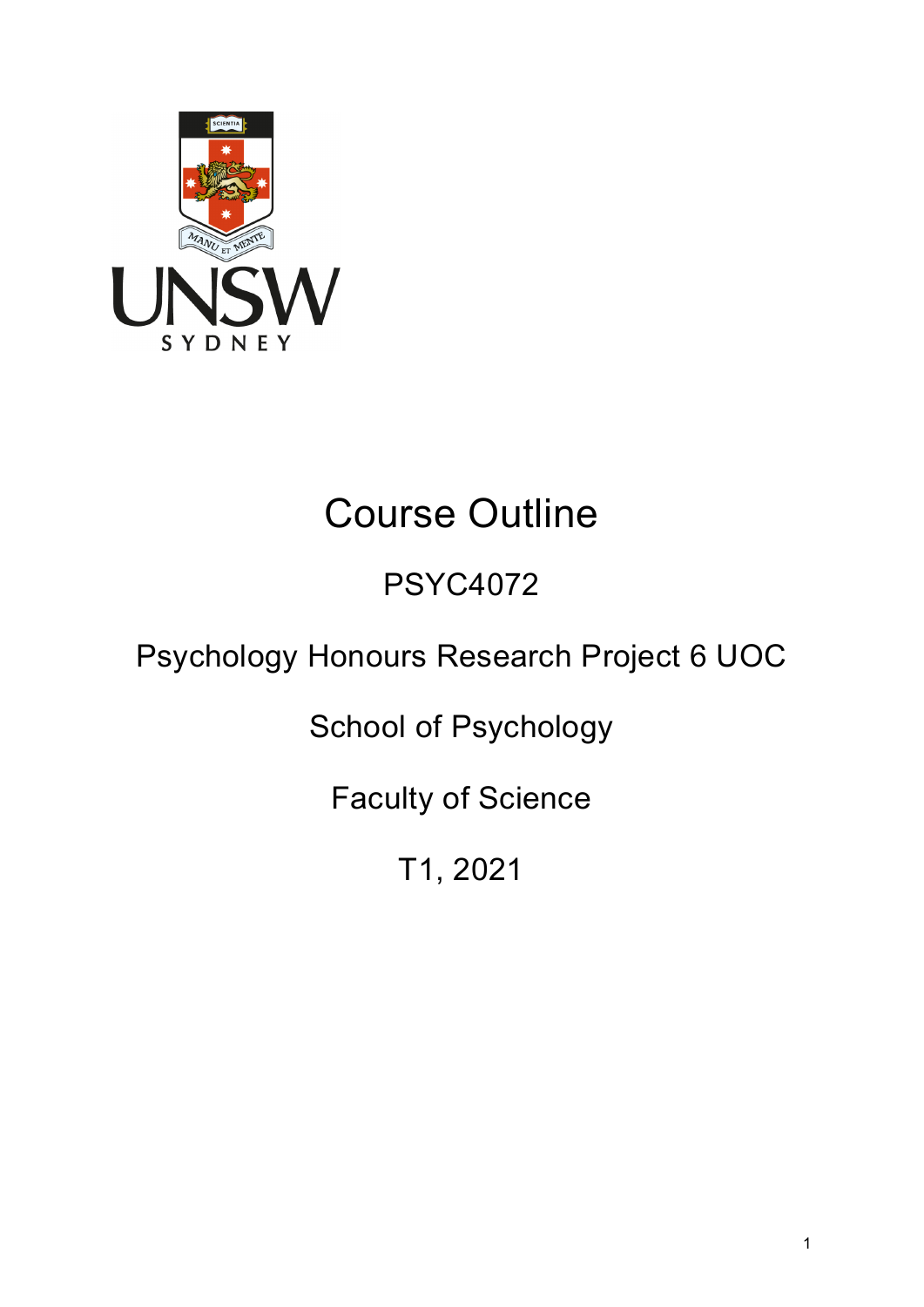### **1. Staff**

| <b>Position</b>     | <b>Name</b>     | Email                          | <b>Consultation times and</b><br><b>locations</b> |
|---------------------|-----------------|--------------------------------|---------------------------------------------------|
| Course<br>Convenors | Denovan Begg    | honours.psychology@unsw.edu.au | By appointment and email<br>Mathews 708           |
|                     | Thomas Whitford |                                | By appointment and email<br>Mathews 913           |

### **2. Course information**

| Units of credit:                     | 6                                                                                                               |
|--------------------------------------|-----------------------------------------------------------------------------------------------------------------|
| Pre-requisite(s):                    | An APAC-accredited 3-year major sequence in psychology (or<br>equivalent), including advanced research methods. |
| <b>Teaching times and locations:</b> | PSYC4072 Timetable                                                                                              |

#### **2.1 Course summary**

Students are required to write and submit a thesis based on research carried out across the year. The exact nature and form of research will be determined by the student and supervisor.

#### **2.2 Course aims**

The overall aim of this course is to provide research training and advanced disciplinary knowledge.

#### **2.3 Course learning outcomes (CLO)**

At the successful completion of this course the student should be able to:

- 1. Construct a research project that demonstrates critical thinking and judgement in developing new understanding.
- 2. Demonstrate cognitive skills that review, analyse, consolidate and synthesize knowledge.
- 3. Identify and formulate solutions to complex problems with intellectual independence.
- 4. Demonstrate a broad understanding of a body of knowledge and theoretical concepts with advanced understanding in some areas.
- 5. Demonstrate initiative and judgement in scholarship.
- 6. Demonstrate an ability to adapt knowledge and skills in diverse contexts.
- 7. Demonstrate responsibility and accountability for own learning and practice and in collaboration with others within broad parameters.
- 8. Demonstrate communication skills to present a clear and coherent exposition of knowledge and ideas to a variety of audiences.
- 9. Construct a research project that demonstrates technical skills in research and design.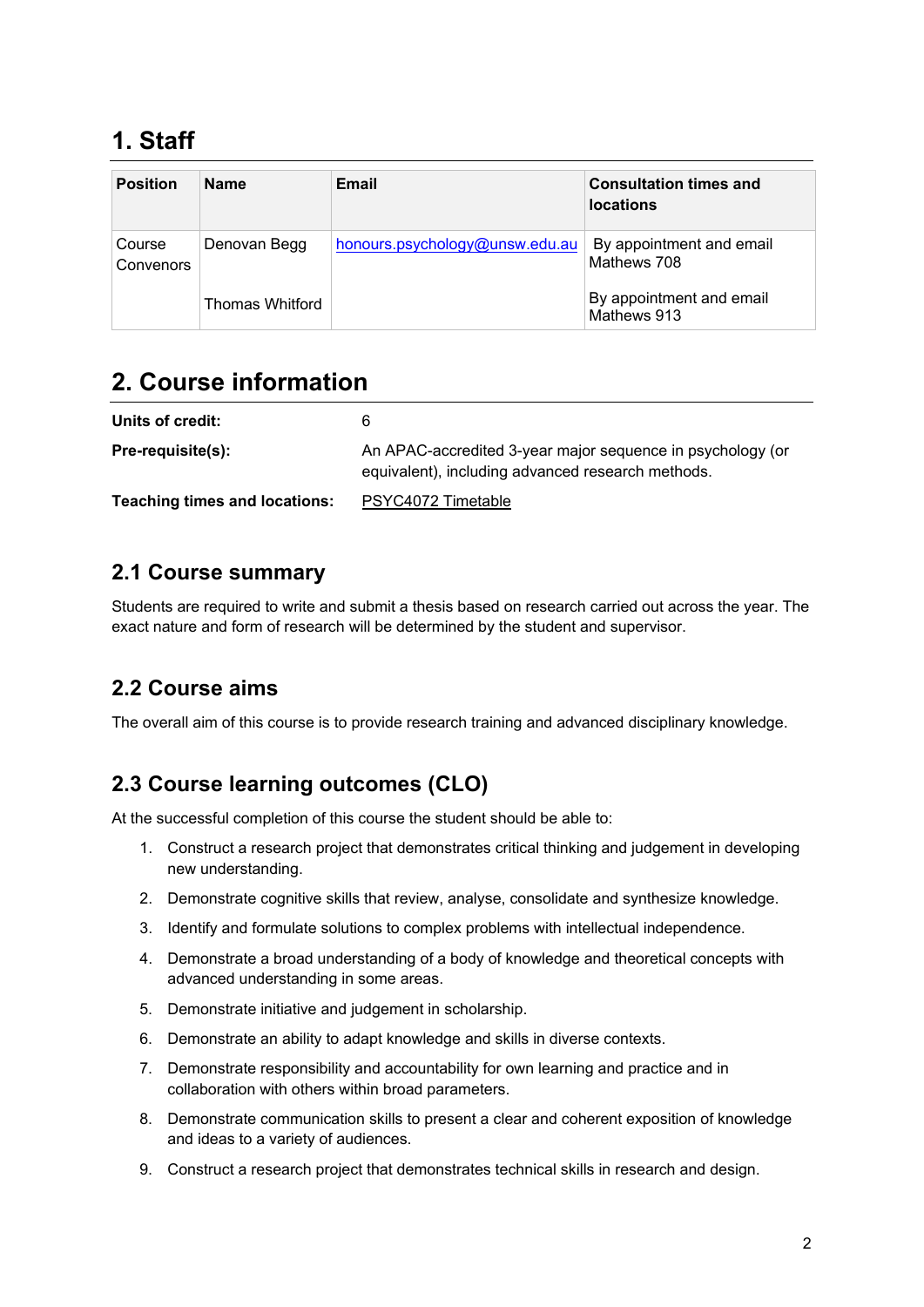10. Demonstrate coherent and advanced knowledge of the underlying principles and concepts in one or more disciplines, and knowledge of research principles and methods.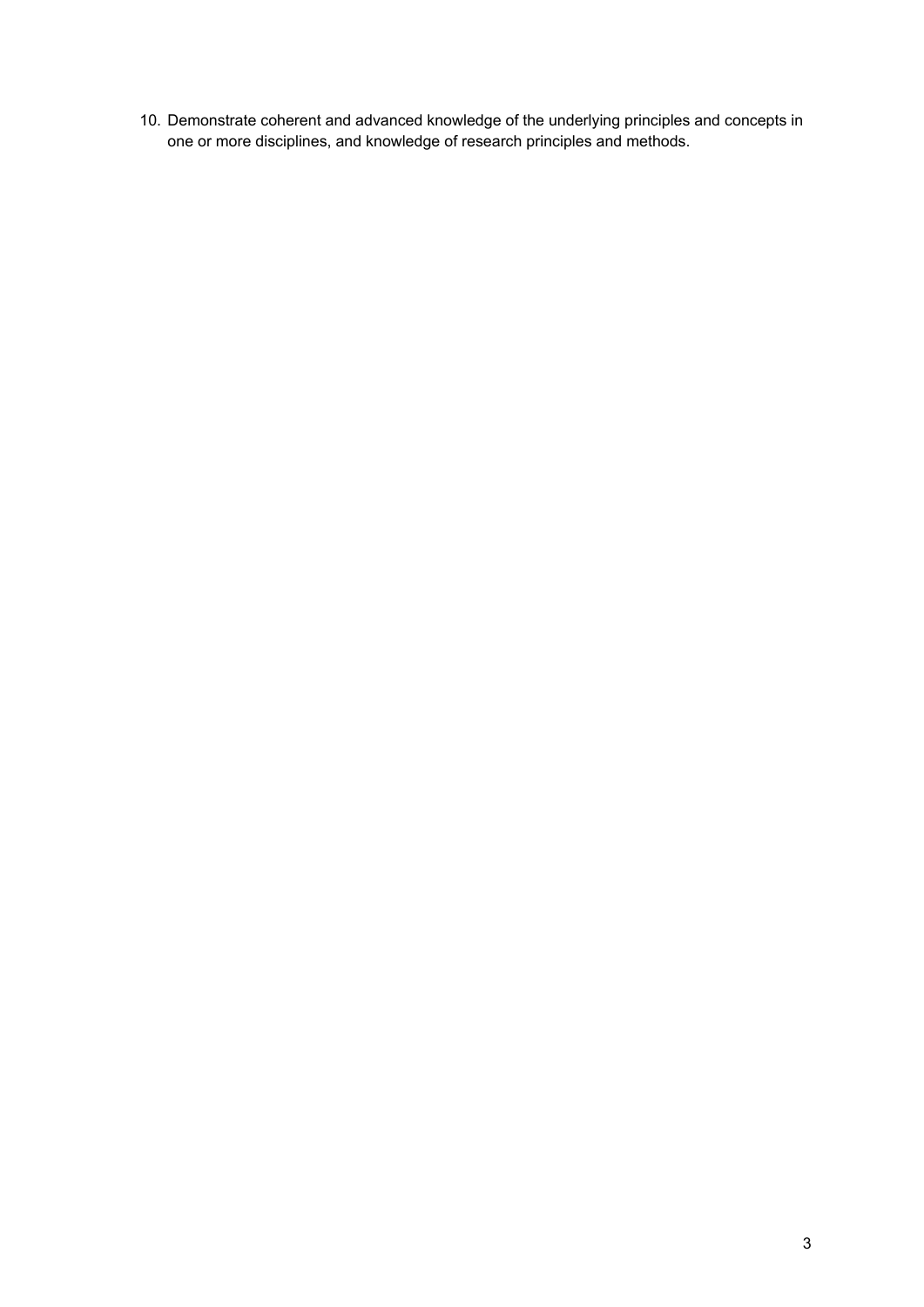|            | <b>Program Learning Outcomes</b> |                                  |                                       |                                  |                                                    |                                  |                                   |
|------------|----------------------------------|----------------------------------|---------------------------------------|----------------------------------|----------------------------------------------------|----------------------------------|-----------------------------------|
| <b>CLO</b> | 1. Knowledge                     | 2. Research<br><b>Methods</b>    | 3. Critical<br><b>Thinking Skills</b> | 4. Values and<br><b>Ethics</b>   | 5. Communication,<br>Interpersonal and<br>Teamwork | 6. Application                   | <b>Assessment</b>                 |
| 1.         |                                  | Supervision,<br>research project | Supervision,<br>research project      |                                  |                                                    |                                  | Thesis, Proposal,<br>Presentation |
| 2.         | Supervision,<br>research project |                                  | Supervision,<br>research project      |                                  |                                                    |                                  | Thesis, Proposal,<br>Presentation |
| 3.         | Supervision,<br>research project |                                  | Supervision,<br>research project      |                                  |                                                    |                                  | Thesis, Proposal,<br>Presentation |
| 4.         | Supervision,<br>research project |                                  | Supervision,<br>research project      |                                  |                                                    |                                  | Thesis, Proposal,<br>Presentation |
| 5.         |                                  |                                  | Supervision,<br>research project      | Supervision,<br>research project |                                                    |                                  | Thesis, Proposal,<br>Presentation |
| 6.         | Supervision,<br>research project |                                  |                                       |                                  | Supervision,<br>research project                   | Supervision,<br>research project | Thesis, Proposal,<br>Presentation |
| 7.         |                                  |                                  |                                       |                                  | Supervision,<br>research project                   |                                  | Thesis, Proposal,<br>Presentation |
| 8.         |                                  |                                  |                                       |                                  | Supervision,<br>research project                   |                                  | Thesis, Proposal,<br>Presentation |
| 9.         |                                  | Supervision,<br>research project |                                       |                                  |                                                    |                                  | Thesis, Proposal,<br>Presentation |
| 10.        | Supervision,<br>research project | Supervision,<br>research project |                                       |                                  |                                                    |                                  | Thesis, Proposal,<br>Presentation |

### **2.4 Relationship between course and program learning outcomes and assessments**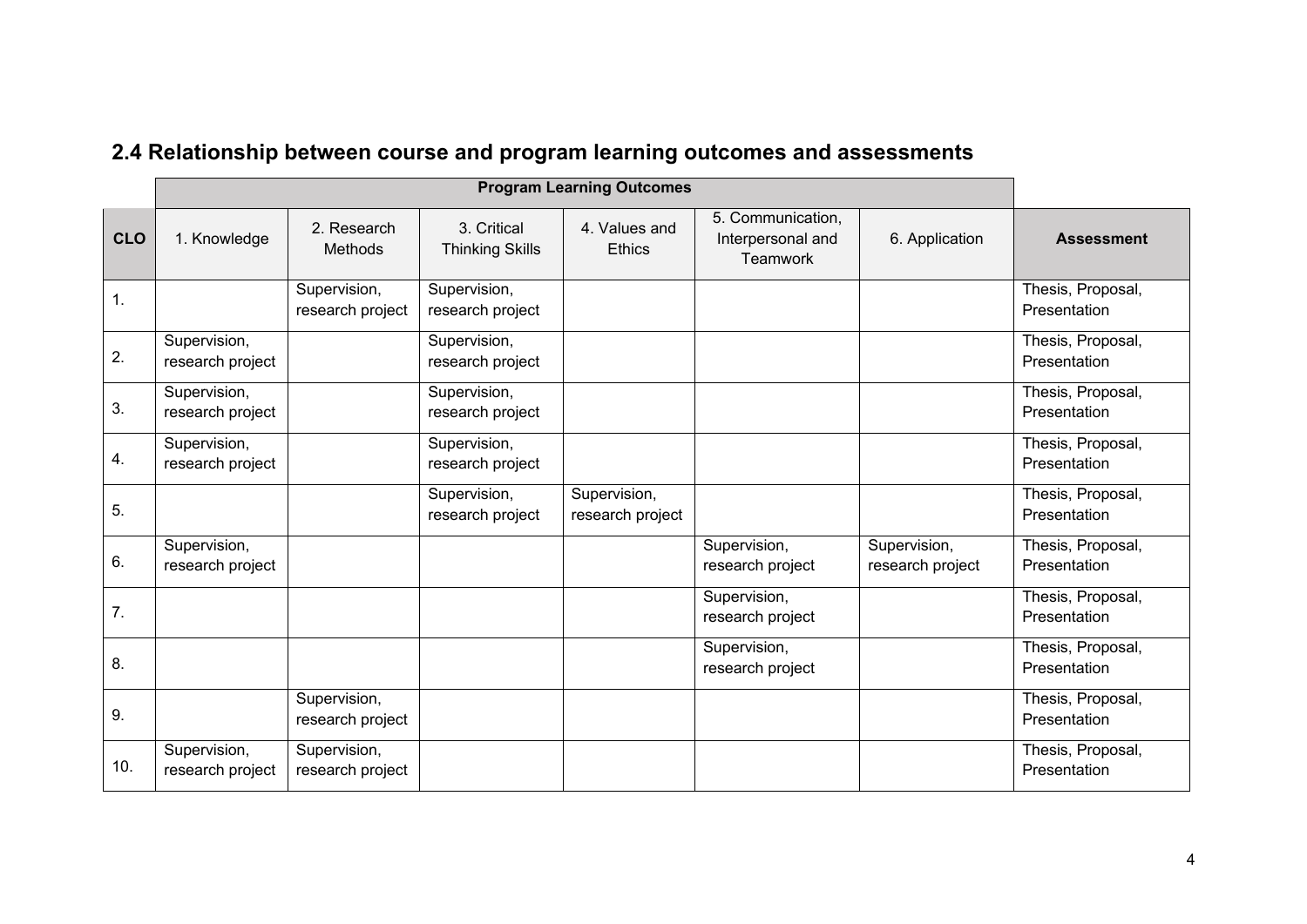### **3. Strategies and approaches to learning**

#### **3.1 Learning and teaching activities**

This course covers the research component of the Honours year in psychology. It consists of no formal classes: instead students meet with their supervisor(s) and undertake independent research.

#### **3.2 Expectations of students**

It is expected that students are aware of UNSW Assessment policy and understand how to apply for special consideration if they are unable to complete an assignment/exam due to illness and/or misadventure.

It is expected that students have read through the School of Psychology Student Guide, and the Honours-related documentation emailed to them after Orientation (e.g., School of Psychology Honours Information Guide).

All news updates and announcements will be made on the 'Announcements' forum on the Moodle page and/or by email. It is the student's responsibility to check Moodle and their student emails regularly to keep up to date.

Students registered with Equitable Learning Services must contact the course co-ordinator immediately if they intend to request any special arrangements for later in the course, or if any special arrangements need to be made regarding access to the course material. Students' Equitable Learning Plans must be emailed to the course coordinator as soon as they are made available.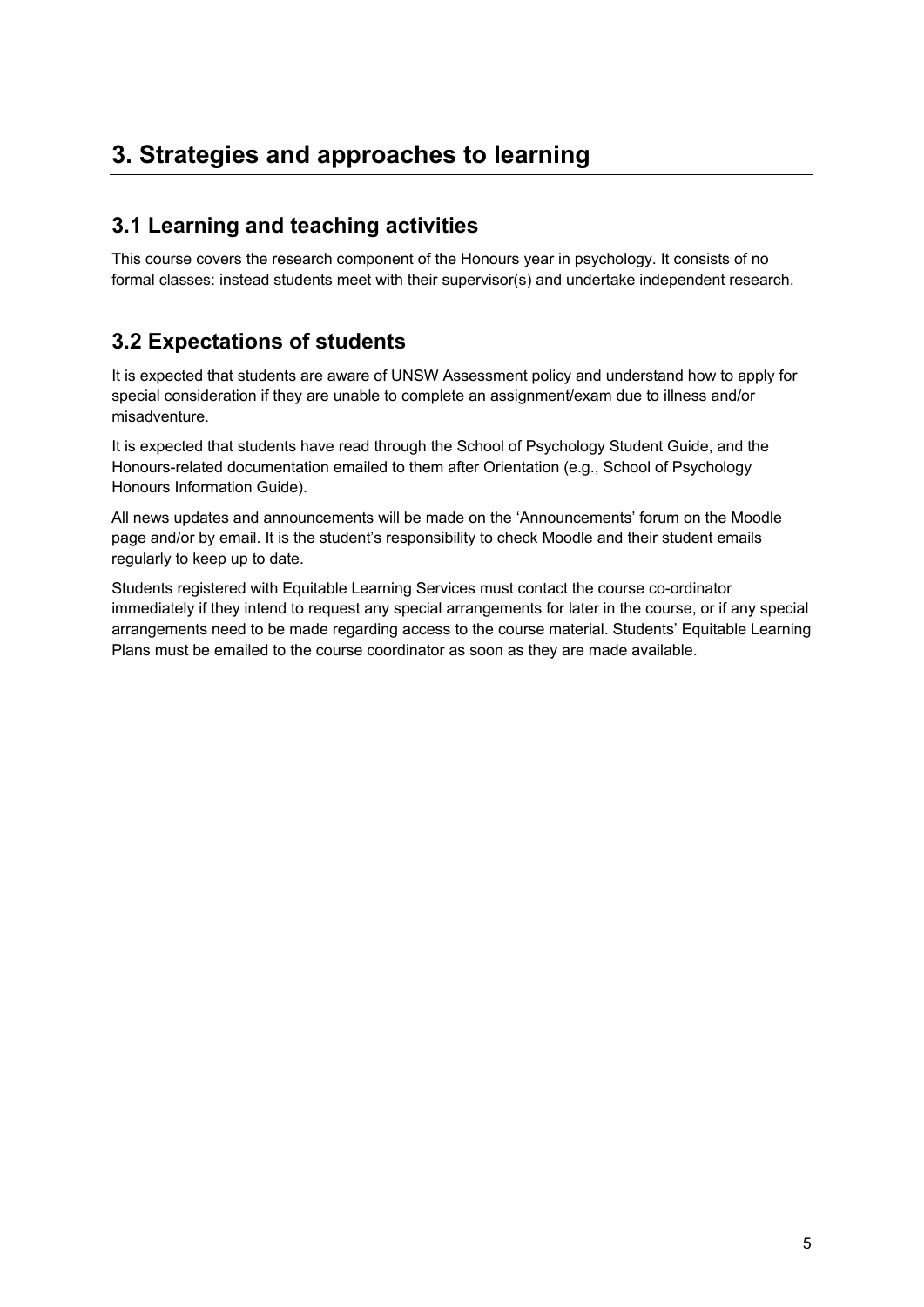### **4. Course schedule and structure**

This course consists of no lecture material or face to face tutorials but will have weekly meetings with their supervisors. Students are expected to take an additional ~ 20 hours per week of self-determined study to complete research and assessments.

| <b>Week</b>                           | <b>Topic</b>            | <b>Activity</b>           |
|---------------------------------------|-------------------------|---------------------------|
| Week 1<br>Week starting<br>15/02/2021 | Research Project        | Supervision and Research  |
| Week 2<br>22/02/2021                  | Research Project        | Supervision and Research  |
| Week 3<br>1/03/2021                   | Research Project        | Supervision and Research  |
| Week 4                                | Research Project;       | Supervision and Research; |
| 8/03/2021                             | Research Proposal       | <b>Panel Meeting</b>      |
| Week 5<br>15/03/2021                  | Research Project        | Supervision and Research  |
| Week 6<br>22/03/2021                  | <b>Flexibility Week</b> | <b>Flexibility Week</b>   |
| Week 7<br>29/03/2021                  | Research Project        | Supervision and Research  |
| Week 8<br>05/04/2021                  | Research Project        | Supervision and Research  |
| Week 9<br>12/04/2021                  | Research Project        | Supervision and Research  |
| Week 10<br>19/04/2021                 | Research Project        | Supervision and Research  |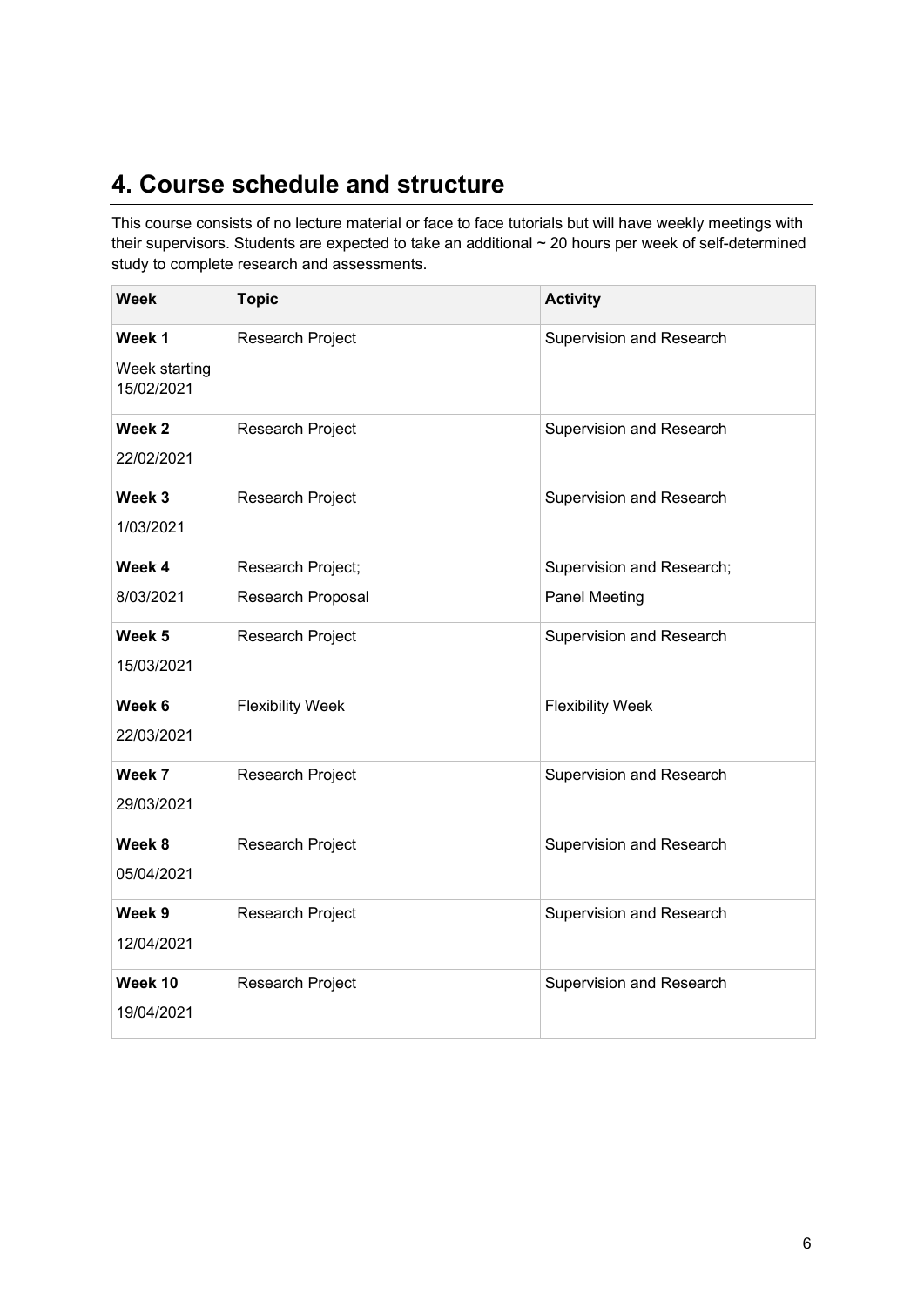### **5. Assessment**

#### **5.1 Assessment tasks**

All assessments in this course have been designed and implemented in accordance with UNSW Assessment Policy.

| <b>Assessment task</b>                                      | Length                                         | Weight               | <b>Mark</b> | Due date                                                      |
|-------------------------------------------------------------|------------------------------------------------|----------------------|-------------|---------------------------------------------------------------|
| <b>Assessment 1: Thesis</b>                                 | 15,000                                         | 100%                 | /100        | October<br>13, 4pm<br>(T3)                                    |
| <b>Assessment 2: Research proposal and panel</b><br>meeting | 8 page<br>document;<br>1 hour panel<br>meeting | $0\%$<br>(formative) | /100        | End of<br>Week 4,<br>T1                                       |
| <b>Assessment 3: Honours Conference talk</b>                | Approximately 10<br>minutes                    | 0%<br>(formative)    | /100        | T3, 2020.<br>Post<br>thesis<br>due-date;<br>exact<br>date TBD |

**Assessment 1:** Students are required to write and submit a thesis based on research carried out across the year. The exact nature and form of research will be determined by the student and supervisor. However, research projects should be guided by the 'APAC Accreditation Standards for Psychology Programs Evidence Guide' (https://www.psychologycouncil.org.au/standards\_review), which states, among other things, that:

Students will undertake a research project that includes a research question, empirical literature review, data analysis, reporting of results and discussion. The research project should be structured so that students participate in the key steps involved, including the formulation of research questions, the analysis of data to test the research question, the interpretation of the findings and the writing of the report.

The maximum length of the thesis (excluding tables, figures, bibliography and any appendix) is 15,000 words, (around 60 pages of double-spaced typing at about 240-250 words per page). Students receive written feedback from two examiners (neither of whom are their supervisor).

**Assessment 2:** To assist in the development of the research study, students are required to write a research proposal and discuss this proposal with a panel consisting of the supervisor and two other academic staff members. The proposal should be about 8 pages in length (double spaced), and summarises the planned research, its rationale and expected outcomes. The following headings should be incorporated: Background (practical or theoretical problem of interest, summary of literature), Aims/hypotheses, Design, Equipment/procedures, and Analysis/Expected outcomes. The purpose of the proposal is for student to set out clearly what student is planning to do, why is it being done, how it is going to be done, and how are the results going to be interpreted. Research panels consist of three academic staff members: thesis supervisor, and two other academic staff members who provide feedback and advice about research design, methodology, and analysis. Where possible, panel members are assigned so that at least one member has expertise in a similar area of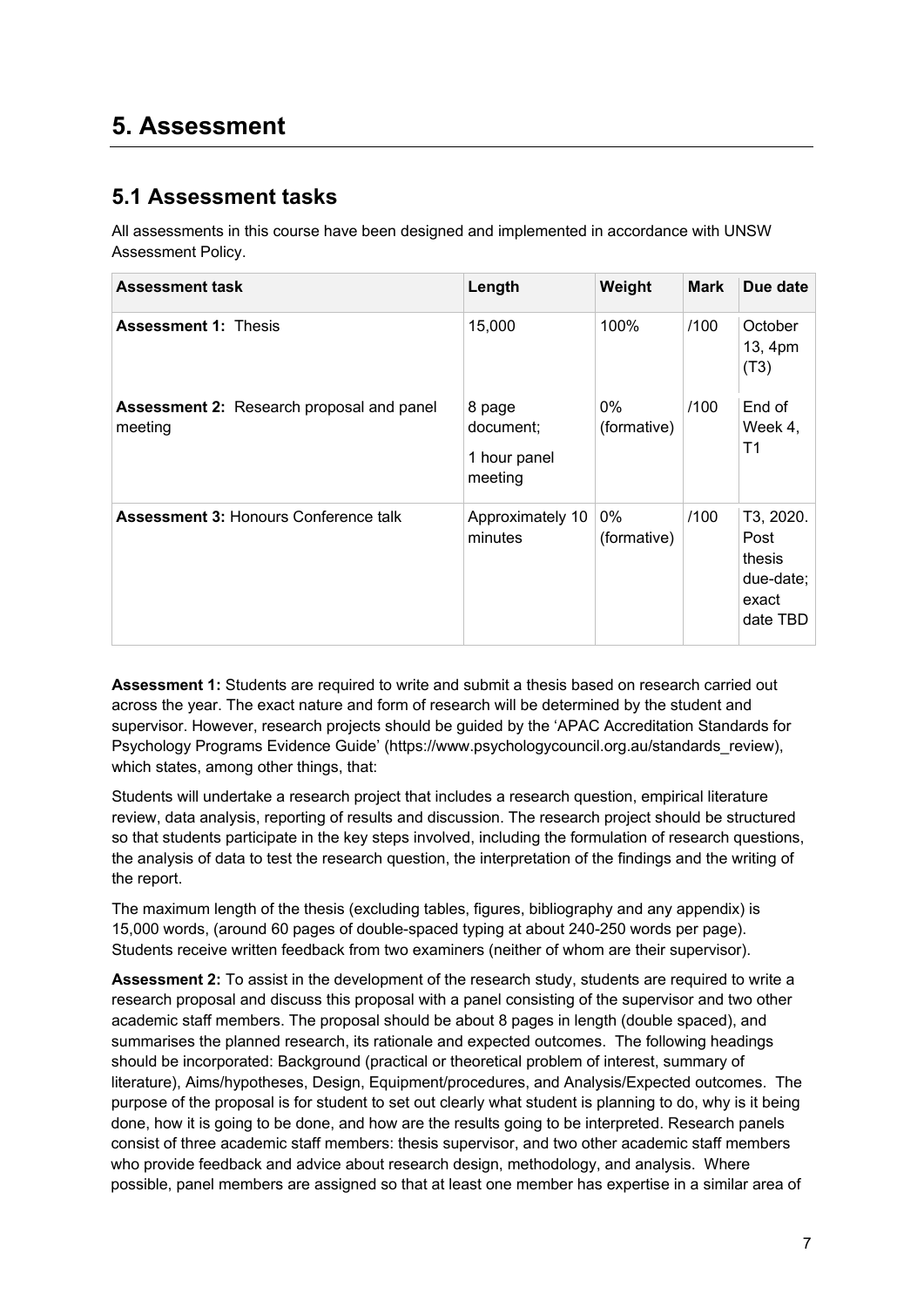psychology. *At least three working days prior* to the panel meeting, students are expected to provide each panel member with their written research proposal. At the panel meeting, student is expected to speak on each of these points, and to lead the discussion of the proposed research. At panel meetings these staff members will get the opportunity to gain some familiarity with the proposed research and to evaluate student's understanding of the area. Feedback will be provided directly during the panel meeting. Depending on panel members' preferences, research panels can be held either online or face-to-face (so long as COVID-safe practices are adhered to).

**Assessment 3:** Students will be required to participate in the honours conference following submission of their thesis. This involves presenting an approximately 10 minute talk (including a few minutes for questions). The talk will summarise the thesis including background, aims, methods, results and discussion.

**UNSW grading system:** <https://student.unsw.edu.au/grades>

**UNSW assessment policy:** <https://student.unsw.edu.au/assessment>

#### **5.2 Assessment criteria and standards**

Further details and marking criteria for each assessment will be provided to students closer to the assessment release date (see 4.1: UNSW Assessment Design Procedure).

#### **5.3 Submission of assessment tasks**

**Written assessments:** In accordance with UNSW Assessment Policy must be submitted online via Turnitin. No paper or emailed copies will be accepted.

**Late penalties**: deduction of marks for late submissions will be in accordance with School policy (see: [School of Psychology Student Guide\)](http://www.psy.unsw.edu.au/current-students/student-guide).

**Special Consideration:** Students who are unable to complete an assessment task by the assigned due date can apply for special consideration. Special consideration applications must be submitted to Student Central within 3 working days of the assessment due date along with a physical copy of the supporting documentation. Students who have experienced significant illness or misadventure during the assessment period may be eligible. Only circumstances deemed to be outside of the student's control are eligible for special consideration (see - [https://student.unsw.edu.au/special-consideration\)](https://student.unsw.edu.au/special-consideration). In the case of take-home assessment tasks, misadventure must occur for at least 3 consecutive days during the assessment period. If approved, students may be given an extended due date to complete take-home assessments, or an alternative assessment may be set.

**Alternative assessments**: will be subject to approval and implemented in accordance with UNSW Assessment Implementation Procedure.

**Supplementary examinations:** will be made available for students with approved special consideration application and implemented in accordance with UNSW Assessment Policy.

#### **5.4. Feedback on assessment**

Feedback on all pieces of assessment in this course will be provided in accordance with UNSW Assessment Policy.

| <b>Assessment</b> | When | Who       | <b>Where</b> | How     |
|-------------------|------|-----------|--------------|---------|
| Thesis            | N/A  | Examiners | Online       | Written |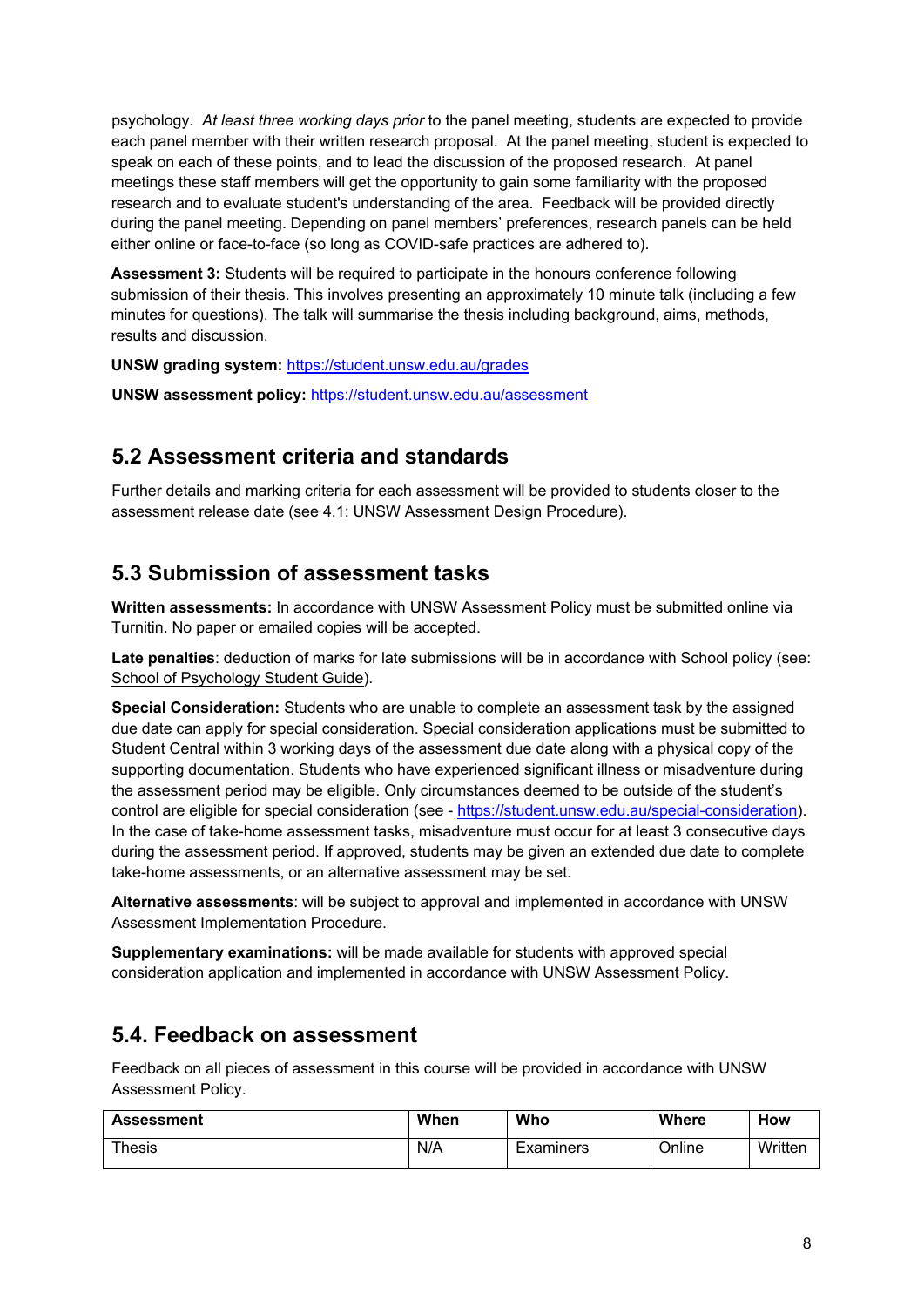| Research proposal & Panel presentation | During<br>meeting    | Supervisor &<br>Panel members | On campus<br>or online         | Verbal |
|----------------------------------------|----------------------|-------------------------------|--------------------------------|--------|
| <b>Honours Conference</b>              | During<br>conference | Academic staff                | On campus<br>or online<br>(TBD | Verbal |

### **6. Academic integrity, referencing and plagiarism**

The APA referencing style is to be adopted in this course. Students should consult the most recent edition of the publication manual itself (rather than third party interpretations of it) in order to properly adhere to APA style conventions. Students do not need to purchase a copy of the manual, it is available in the library or online. This resource is used by assessment markers and should be the only resource used by students to ensure they adopt this style appropriately.

**Referencing** is a way of acknowledging the sources of information that you use to research your assignments. You need to provide a reference whenever you draw on someone else's words, ideas or research. Not referencing other people's work can constitute plagiarism.

Further information about referencing styles can be located at <https://student.unsw.edu.au/referencing>

**Academic integrity** is fundamental to success at university. Academic integrity can be defined as a commitment to six fundamental values in academic pursuits**:** honesty, trust, fairness, respect, responsibility and courage.*[1](#page-8-0)* At UNSW, this means that your work must be your own, and others' ideas should be appropriately acknowledged. If you don't follow these rules, plagiarism may be detected in your work.

Further information about academic integrity and **plagiarism** can be located at:

- The *Current Students* site <https://student.unsw.edu.au/plagiarism>*,* and
- The *ELISE* training site <http://subjectguides.library.unsw.edu.au/elise>

The *Conduct and Integrity Unit* provides further resources to assist you to understand your conduct obligations as a student: [https://student.unsw.edu.au/conduct.](https://student.unsw.edu.au/conduct)

| <b>Textbook</b>                   | Nil                                       |
|-----------------------------------|-------------------------------------------|
| <b>Course information</b>         | Available on Moodle                       |
| <b>Required readings</b>          | <b>School of Psychology Student Guide</b> |
| <b>Recommended internet sites</b> | <b>UNSW Library</b>                       |
|                                   | <b>UNSW Learning Centre</b>               |
|                                   | <b>ELISE</b>                              |
|                                   | <b>Turnitin</b>                           |
|                                   | <b>Student Code of Conduct</b>            |
|                                   | <b>Academic Integrity</b>                 |

### **7. Readings and resources**

-

<span id="page-8-0"></span><sup>1</sup> International Center for Academic Integrity, 'The Fundamental Values of Academic Integrity', T. Fishman (ed), Clemson University, 2013.